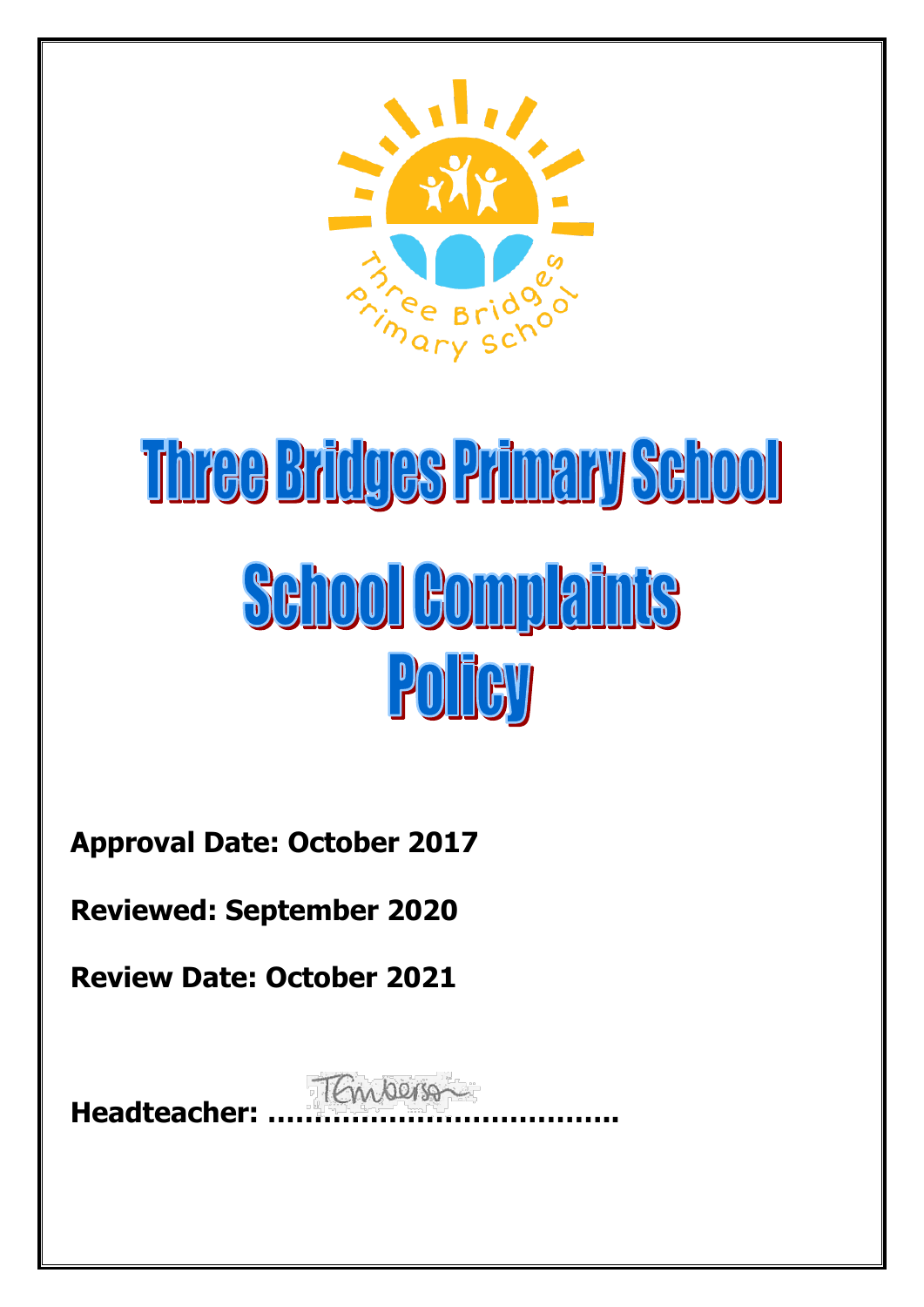## **Introduction**

Governing bodies (GB's) of maintained schools (meaning a community, foundation or voluntary school, a community or foundation special school, or a maintained nursery) in England are required by legislation (Section 29 of the **Education Act 2002)** to establish procedures to deal with complaints relating to the school or to the provision of facilities or services the school provides (other than complaints falling to be established by way of an alternative complaints or other procedure, see below).

The law requires GB's to publicise their procedures.

Local Authorities (LA's) are required to set up procedures for dealing with certain types of complaints, for example, complaints about, collective worship in a school or school transport. The GB's complaints procedure does not replace the arrangements made for those types of complaint which are dealt with under a separate regime.

All complaints not concerning Religious Education (RE), Collective worship and other exceptions as detailed in Appendix B, should be handled via the school complaints procedure. If the complainant remains dissatisfied after Stage 4, further procedural advice can be found in Appendix A.

The Department for Education (DfE) recommend that GB's ensure any third party providers offering community facilities or services through the school premises, or using school facilities, have their own complaints procedures in place.

Schools are free to choose how many stages their procedure will include. This model policy is for guidance only and is based on a four stage procedure which is likely to be sufficient for most schools:

- Stage 1 (Informal): complaint heard by staff member (though not the subject of the complaint);
- Stage 2 (Formal): complaint heard by Headteacher;
- Stage 3 (Formal) (optional): complaint heard by Chair of Governors;
- Stage 4 (Formal): complaint heard by GB's complaints appeal panel.

Regardless of how many stages the school chooses, a dissatisfied complainant must always be given the opportunity to complete the complaints procedure in full.

The timescales set out in this model procedure are guidelines only, the GB can set their own timescales but these must be reasonable and must be adhered to unless there is good reason not to do so.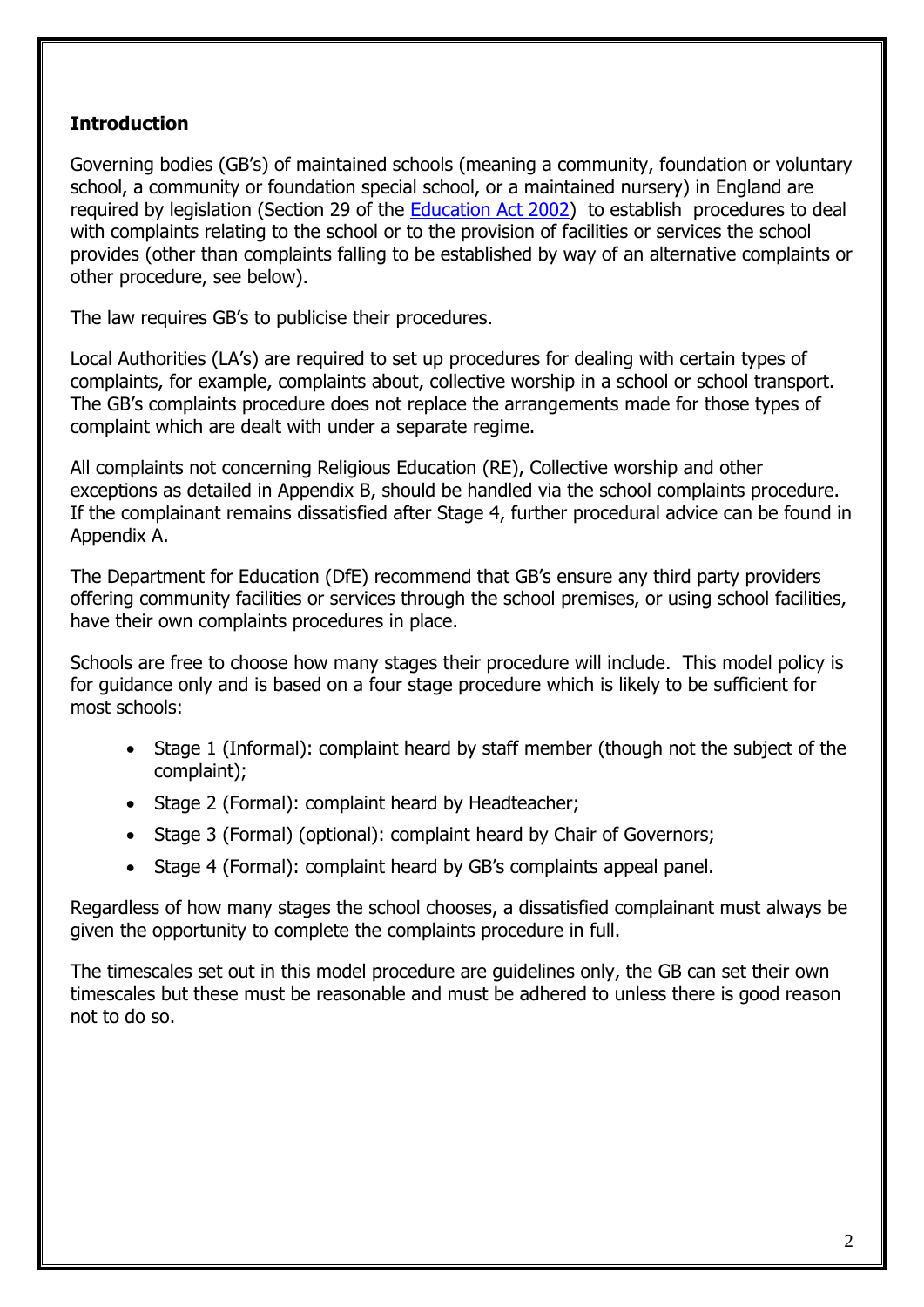This guidance has been written with reference to the DfE 'Best Practice Advice for School Complaints Procedures 2016. Departmental advice for maintained schools, maintained nursery schools and local authorities'.

## **General Advice - School complaints and concerns**

- School staff need to be clear about the difference between a concern and a complaint. Taking informal concerns seriously at the earliest stage will reduce the numbers that develop into formal complaints.
- A complaint can be brought by a parent of a registered child at the school, any person who has been provided with a service by the school, or a member of the public from the wider community. This person becomes known as the complainant.
- Where there are communication difficulties, schools may wish to use recording devices to ensure the complainant is able to access and review the discussions at a later point.
- At first it may be unclear as to whether the individual is raising a question or expressing an opinion rather than making a complaint. An initial discussion about the issue may help to clarify and decide what may need to happen next.
- If the issue remains unresolved after an informal process of clarifying and attempting to resolve the issue, the initial stage of the formal complaints procedure would follow.
- The requirement to have a complaints procedure need not undermine efforts to resolve a concern informally. In most cases the class teacher, or the individual delivering the service in the case of extended school provision, will receive the first approach. It would be helpful if staff were able to resolve issues immediately, including the issuing of an apology if appropriate.
- Once a complaint has been made the complainant can withdraw it at any time during the complaints process if resolved satisfactorily.
- It is good practice to have a nominated member of staff responsible for overseeing the management of schools complaints. This does not have to be the Headteacher but could be another nominated member of staff. An appropriate title could be 'Complaints Co-ordinator'. In smaller school settings it would be usual practice for the Headteacher to adopt this role.
- This person should take responsibility for overseeing the school records, the progress of each complaint, and the final outcome. A complaint may be made in person, by telephone, or in writing. A brief note of meetings and telephone calls should always be kept and a copy of any written response added to the record. They should be held centrally in school.
- At each stage in the complaints procedure schools should keep in mind ways in which a complaint can be resolved at the earliest opportunity.
- Complainants should be encouraged to state what school actions they feel might resolve the problem. An admission by the school that the matter could have been better handled is not an admission of fault or negligence.
- An effective complaints procedure will identify areas of agreement between the parties.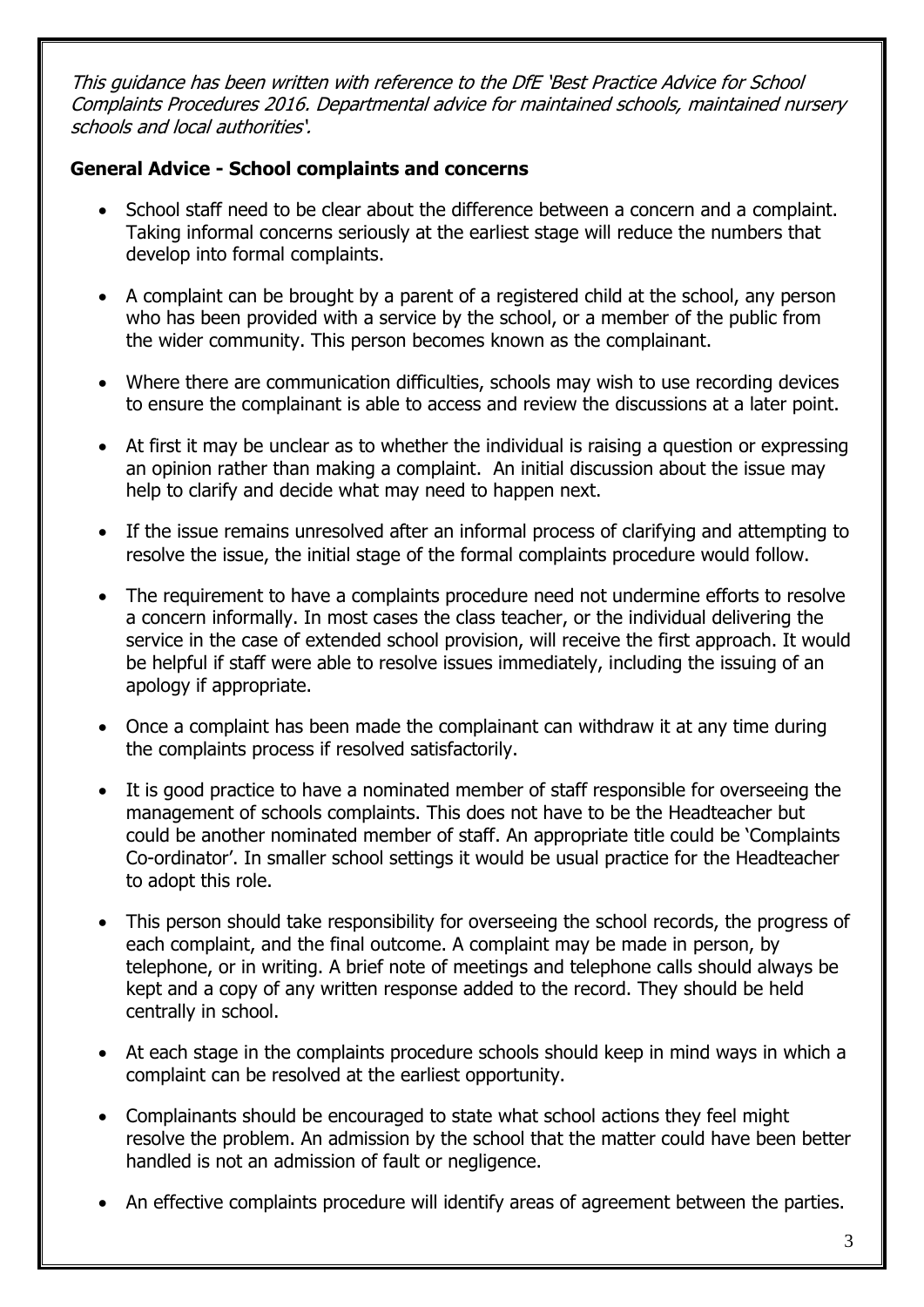It is equally important to clarify misunderstandings at an early opportunity to create a positive atmosphere in which to discuss any outstanding issues.

- Complaints should not be shared with the whole GB, except in very general terms, in case a panel of governors without prior knowledge needs to be organised to investigate the complaint.
- The frequency with which the school complaints procedure must be reviewed should be determined by the GB. They may delegate responsibility to a committee of the GB, individual governor or the head teacher but the policy must be ratified by the GB. Reviews should take consideration of review dates set by the GB and new guidance or legislative changes as set by the DfE. If projected review dates are published on the policy document they should be adhered to. Failure to do so could constitute a failure to adhere to a policy.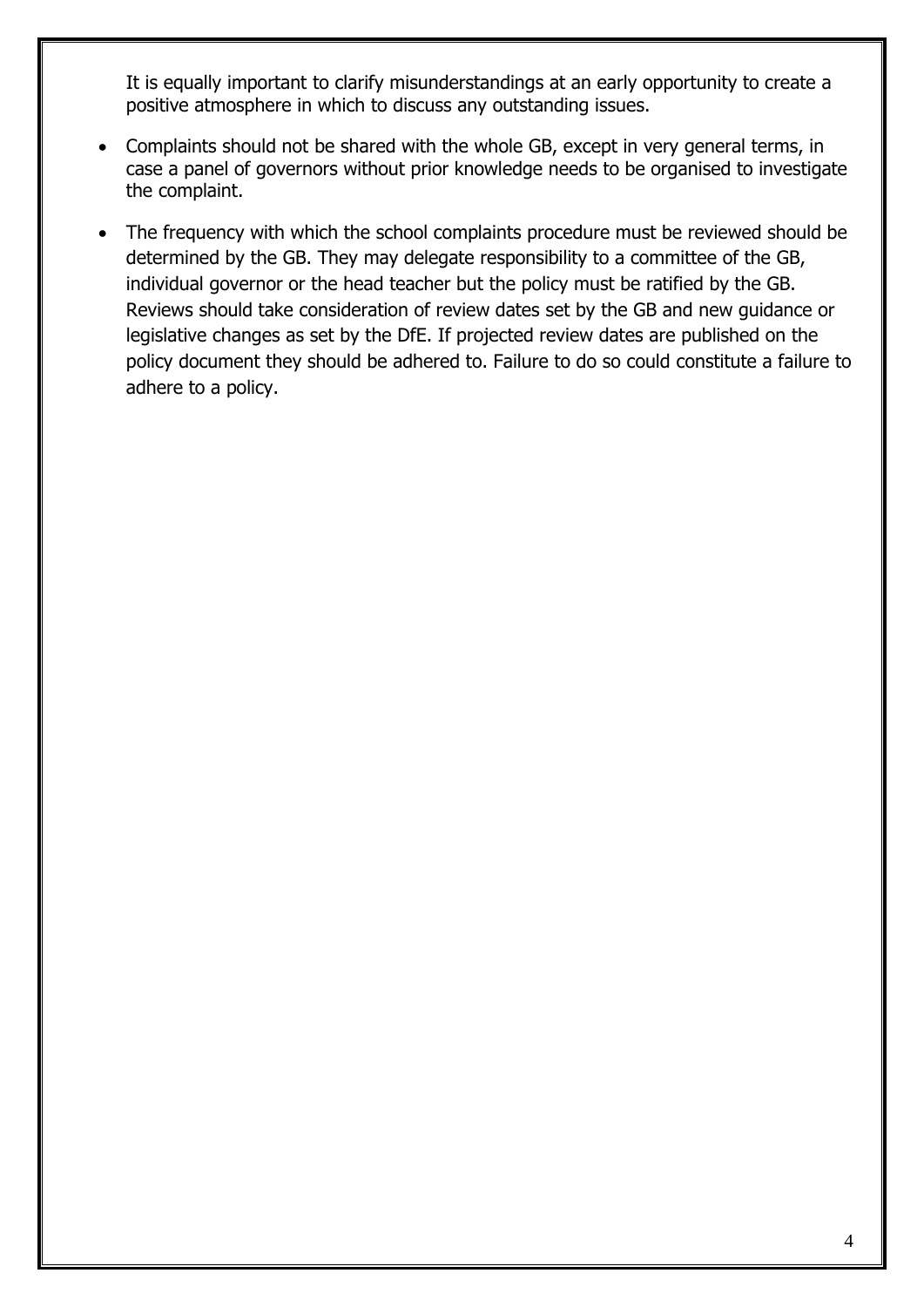## **School Complaints Procedure**

## **Stage 1 [Informal] – Complaint heard by staff member.**

- 1.1 In the first instance the complainant should make an appointment to discuss their concern with the appropriate member of staff.
- 1.2 The complainant can bring a companion with them to any proposed meeting.
- 1.3 As good practice a written record will be made of the meeting. All parties will have access to the record.
- 1.4 The person facilitating the meeting will ensure all parties are clear about any actions that have been agreed as a result.
- 1.5 This stage will be dealt with as speedily as possible and concluded in writing, as appropriate.
- 1.6 If no satisfactory resolution is reached the complainant can refer the complaint to the Headteacher (if the Headteacher was not the member of staff the concern was initially discussed with at point 1.1).
- $\bullet$ 1.7 If the member of staff directly involved feels too compromised to deal with a complaint, the Complaints Co-ordinator may consider referring the complaint to another member of staff. The member of staff may be more senior but this is not a requirement. The ability to consider the complaint objectively and impartially is crucial.
- $\bullet$ 1.8 Where the first approach is made to a governor, the next step would be to refer the complainant to the appropriate person and advise them about the procedure. It would be useful if governors did not act unilaterally on an individual complaint outside the formal procedure or be involved at the early stages in case they are needed to sit on a panel at a later stage of the procedure.

#### **Stage 2 [Formal] – Complaint heard by head teacher, or by Chair of Governors if the complaint is about the head teacher.**

- 2.1 Once the complaint has been referred, the Headteacher will gain clarity
	- over the complaint and gain any supplementary information which may
	- lead to resolution at this stage.
- $\bullet$ 2.2 The Headteacher should meet with the complainant and/or subject of the complaint, if appropriate.
- $\bullet$
- 2.3 The Headteacher should meet, as appropriate, with any witnesses and take a note of any comments made from those involved.
- $\bullet$ 2.4 Notes will be kept of all meetings, conversations and of the receipt of any documentation.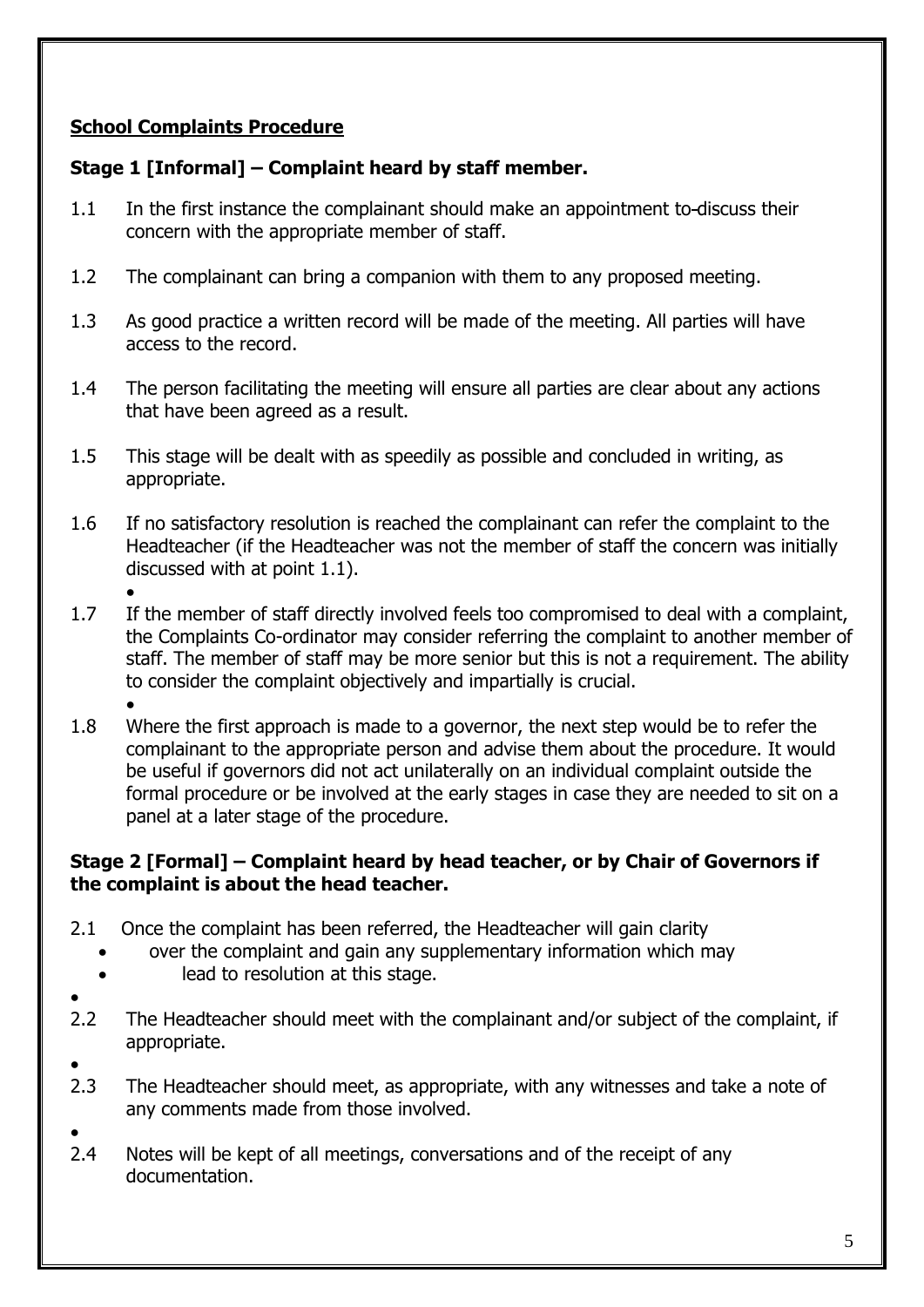- 2.5 After establishing all the relevant facts, a written response will be recorded and sent to the complainant. The Headteacher may meet with the complainant to discuss their findings as he/she decides is appropriate.
- 2.6 The written record and response will include a full explanation of the decision reached and the reasons for this. If any action is to be taken at the school, this will also be identified.
- 2.7 The Stage 2 processes will take place within a reasonable time, and usual practice is that this may take up to 10 school days, however, every complaint is different and this may not always be possible. The Headteacher will keep the complainant informed in writing of the on-going time scale.
- 2.8 If the complainant is not satisfied with the outcome of the Stage 2 investigation, or the complaint is about the Headteacher, the complainant should write to the Chair of Governors to request that their complaint is considered further.

## **Optional 3 rd Stage**

#### **Stage 3 [Formal] - Complaint heard by the Chair of Governors or another nominated governor**

- 3.1 If the complainant is not satisfied with the response of the head teacher or the complaint is about the Headteacher, the complainant should write to the Chair of Governors to request that their complaint is considered at Stage 3.
- 3.2 Once the complaint has been received, the Chair of Governors (or another governor nominated by the Chair of Governors) will gain clarity over the complaint and gain any supplementary information which may lead to resolution at this stage.
- 3.3 The Chair of Governors (or nominated governor) should meet with the complainant and/or subject of the complaint, if appropriate.
- 3.4 The Chair of Governors (or nominated governor) should meet, as appropriate, with any witnesses and take a note of any comments made by those involved.
- 3.5 Notes will be kept of all meetings, conversations and of the receipt of any documentation.
- 3.6 After establishing all the relevant facts, a written response will be recorded and sent to the complainant. The Chair of Governors (or nominated governor) may meet with the complainant to discuss their findings as he/she decides is appropriate.
- 3.7 The written record and response will include a full explanation of the decision reached and the reasons for this.
- 3.8 The Stage 3 processes will take place within a reasonable time, and usual practice is that this may take up to 10 school days, however, every complaint is different and this may not always be possible. The Chair of Governors (or nominated governor) will keep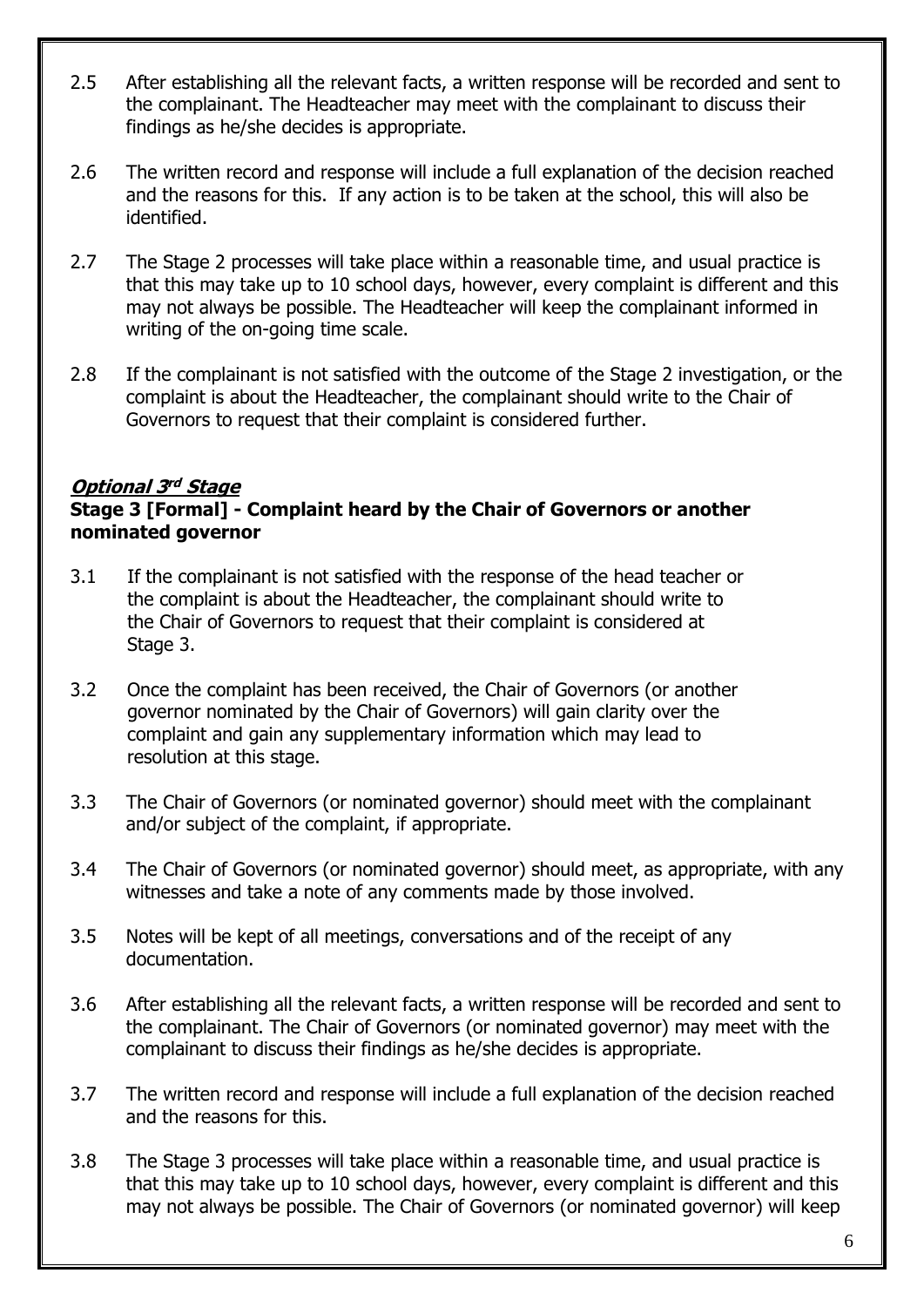the complainant informed in writing of the on-going time scale.

3.9 If the complainant is not satisfied with the outcome of the Stage 3 investigation the complainant should write to the Clerk to the Governing Body c/o the School Office and marked 'Private and Confidential' to request that their complaint is considered by a Complaints Appeal Panel. The complaints appeal panel will be formed of governors from the school's governing body.

## **Stage 4 [Formal] – Complaint heard by Governing Bodies Complaints Appeal Panel.**

- 4.1 The complainant should write to the Clerk to the Governing Body c/o the School Office and marked 'Private and Confidential' giving full details of the complaint and requesting the Complaints Appeal Panel consider the matter. The Clerk to the Governors should acknowledge receipt within five school days.
- 4.2 The Chair of Governors, or if the Chair has been involved at any previous stage in the process, another nominated governor, will convene a Governing Body Complaints Appeal Panel.

Individual complaints would not be heard by the whole GB at any stage, as this could compromise the impartiality of any panel set up for a disciplinary hearing against a member of staff following a serious complaint.

- 4.3 In line with good practice a Clerk will be appointed to the Governing Body Complaints Appeal Panel at the start of Stage 4 to support the process and be the point of contact for the complainant. It would be good practice to notify the Headteacher of the complaint at this stage if they have not previously been involved in the process.
- 4.4 The Clerk to the Governing Body Complaints Appeal Panel will:
	- Set a convenient date, time and venue for the complaint to be heard;
	- Deal with all administration of the procedure;
	- Take notes at any meetings;
	- Be a single point of contact to facilitate communication between all parties;
	- Draft and despatch letters as required;
	- Liaise with the LA and other agencies for support/advice as requested.
- 4.5 The Complaints Appeal Panel must be established by drawing on governors with no prior or direct involvement with the complaint. It should also aim to provide a cross section of governors. If the whole GB is aware of the substance of a complaint before the final stage has been completed, schools should arrange for an independent panel to hear the complaint. They may approach a different school to ask for help or the local Governor Services team at the LA, or the Diocese.
- 4.6 The Headteacher must not serve on the Complaints Appeal Panel. The Chair of Governors must not serve on the Complaints Appeal Panel if s/he has had any prior involvement with the complaint.
- 4.7 Complainants have the right to request an independent panel if they believe there is likely to be bias in the proceedings. Schools should consider the request but ultimately, the decision is made by the governors.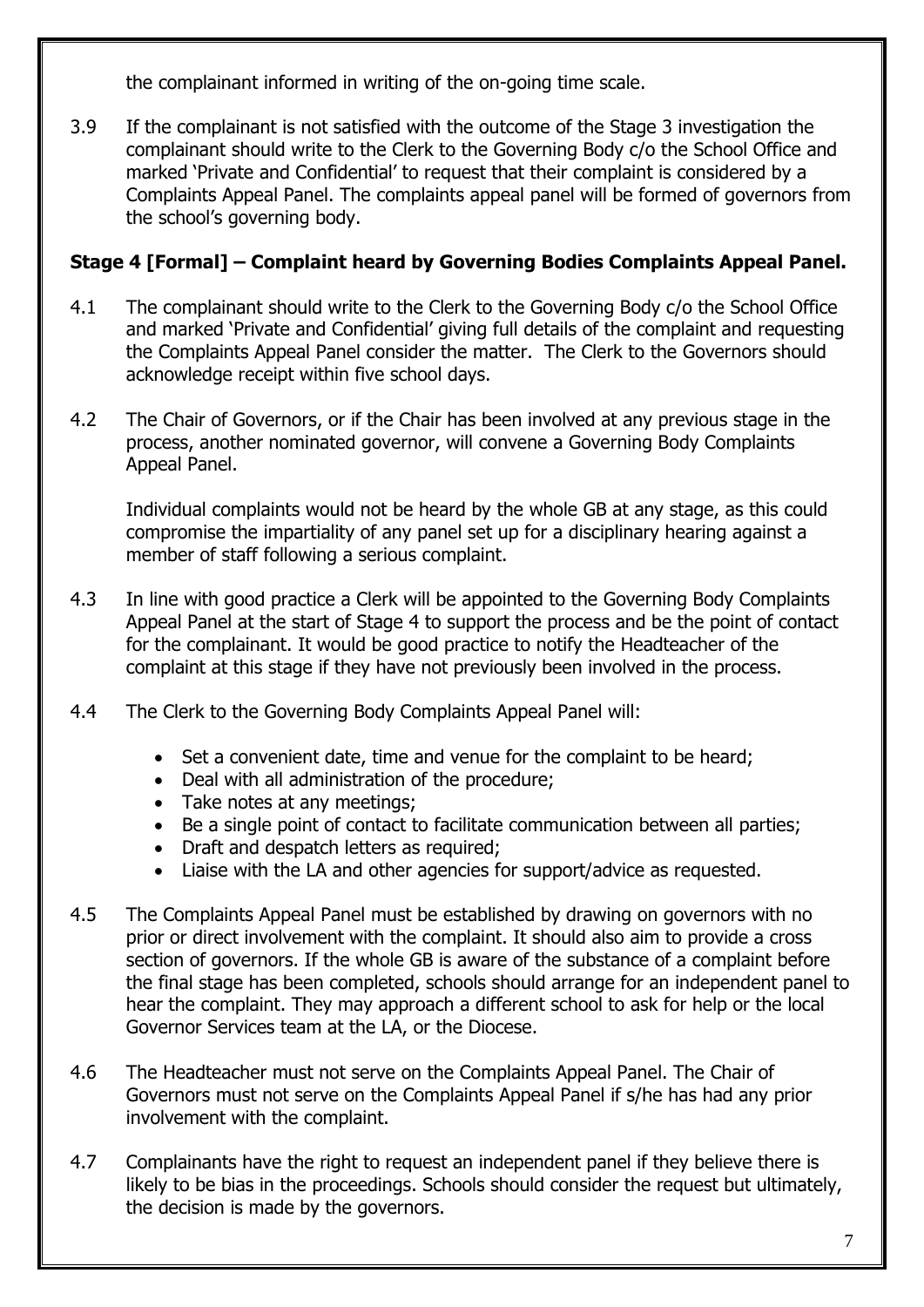- 4.8 The Complaints Appeal Panel will be provided with any collated written material, reports, and relevant information and will consider the complaint on the basis of the written evidence available. The Complaints Appeal Panel may decide to request further clarification from the complainant and Headteacher before writing and notifying them of the arrangements for the formal panel meeting. Any additional information received by the Complaints Appeal Panel must be shared with all parties prior to the meeting.
- 4.9 The Panel members will decide how the meeting will be conducted and who is present. The panel should decide whether to meet each party individually or invite all to attend at the same time.
- 4.10 The Clerk will write to all relevant parties informing them of the date and time of the meeting, whether the Panel will consider written evidence only or will be inviting them to attend and give an outline of how the meeting will be conducted. The Clerk must include a copy of all relevant documents, policies or procedures that will be considered by the Panel at the meeting. Notification of the Panel meeting must be sent not less than five school days before the meeting.

All parties should acknowledge receipt of the meeting notification and all related documentation itemised in the accompanying letter.

- 4.11 Within reason, the Clerk will arrange a date and time for the Panel meeting that is convenient to the complainant and other relevant parties if they are attending in person.
- 4.12 The complainant has a right to be accompanied to the meeting by a friend/representative.

The friend/representative may:

- Confer with the complainant during the meeting;
- Ask questions of witnesses:
- Sum up the complainants complaint if requested by them.

The friend or representative may not:

- Answer questions on the complainants behalf;
- Address the Panel if the complainant does not wish it:
- Prevent the complainant from summarising the complaint.
- 4.13 Good practice requires all written evidence to be submitted prior to the meeting wherever possible so that it can be considered by all parties.
- 4.14 If necessary the Panel meeting will be adjourned if there is insufficient time to consider extra evidence received at the start of the meeting to enable it to be circulated and considered by all parties.
- 4.15 The Panel may wish to call witnesses to the meeting.
- 4.16 The complainant, and other parties previously involved in the complaint if invited, can expect the following process to be followed: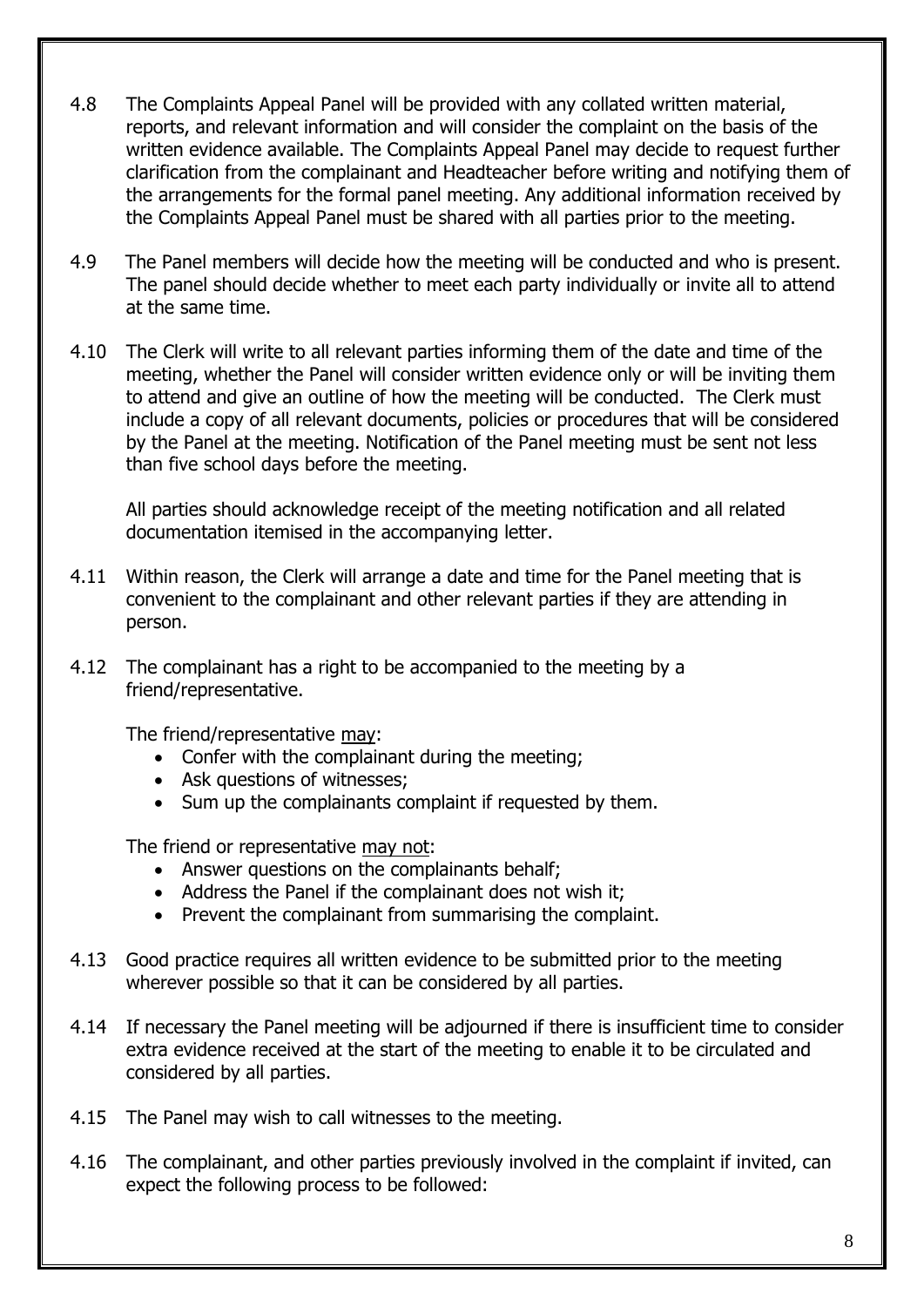- $\circ$  The hearing will proceed in an informal, but appropriate manner;
- o Witnesses shall be present only for the part of the hearing relevant to their involvement and may not remain for the entire hearing (at the discretion of the Chair of the Panel);
- $\circ$  Introductions shall be made by all parties present;
- $\circ$  The complainant will be invited to explain the complaint;
- $\circ$  The Headteacher will be invited to explain the reasons for decisions reached up to this point;
- $\circ$  If all parties are in attendance together, the complainant may then question the Headteacher;
- $\circ$  If all parties are in attendance together, the Headteacher may then question the complainant;
- $\circ$  The Panel may ask questions of any party at any time;
- $\circ$  Witnesses, subject to prior approval by the chair of the complaints appeal panel, to be called;
- o All parties to have the right to question all witnesses;
- $\circ$  The complainant will be invited to sum up their complaint, and then the Headteacher will be invited to sum up the school's position and response to the complaint.
- 4.17 At the conclusion of the Complaints Appeal Panel hearing the Chair of the Panel will inform the complainant and the Headteacher that the Panel will consider its decision in private and will send a written response within 10 school days. At this point all parties other than Panel Members and the clerk must vacate the room.
- 4.18 The Panel will consider the original written complaint, along with all subsequent evidence that has been presented both orally, and in writing. The remit of the Panel is to:
	- (a) Dismiss the complaint in whole or in part;
	- (b) Uphold the complaint in whole or in part;
	- (c) Decide what, if any, action should be taken to resolve the complaint;

(d) Recommend any changes, if appropriate, to the school's processes or systems to ensure similar complaints do not arise again the future.

The Panel will present their findings in writing.

- 4.19 The Clerk or Chair of the Panel will ensure the written findings outlining the Panel's decision is sent to both the complainant and the Headteacher.
- 4.20 Stage 4 should be completed in 25 school days. However, this may not always be possible, especially if a complaint is complex, and where that is the case, the Clerk will ensure both parties are written to and advised of the revised target date.
- 4.21 There is no right of appeal against the Governing Body Complaints Appeal Panel decision. If the complainant remains dissatisfied and believes the Panel has acted unreasonably in response to the complaint, the complainant should be advised to write to The School Complaints Unit (SCU) at: Department for Education, 2nd Floor, Piccadilly Gate, Manchester, M1 2WD or in some circumstances, Ofsted if the complaint is likely to lead to a determination there is a need to inspect. Ofsted cannot seek to resolve any individual complaint.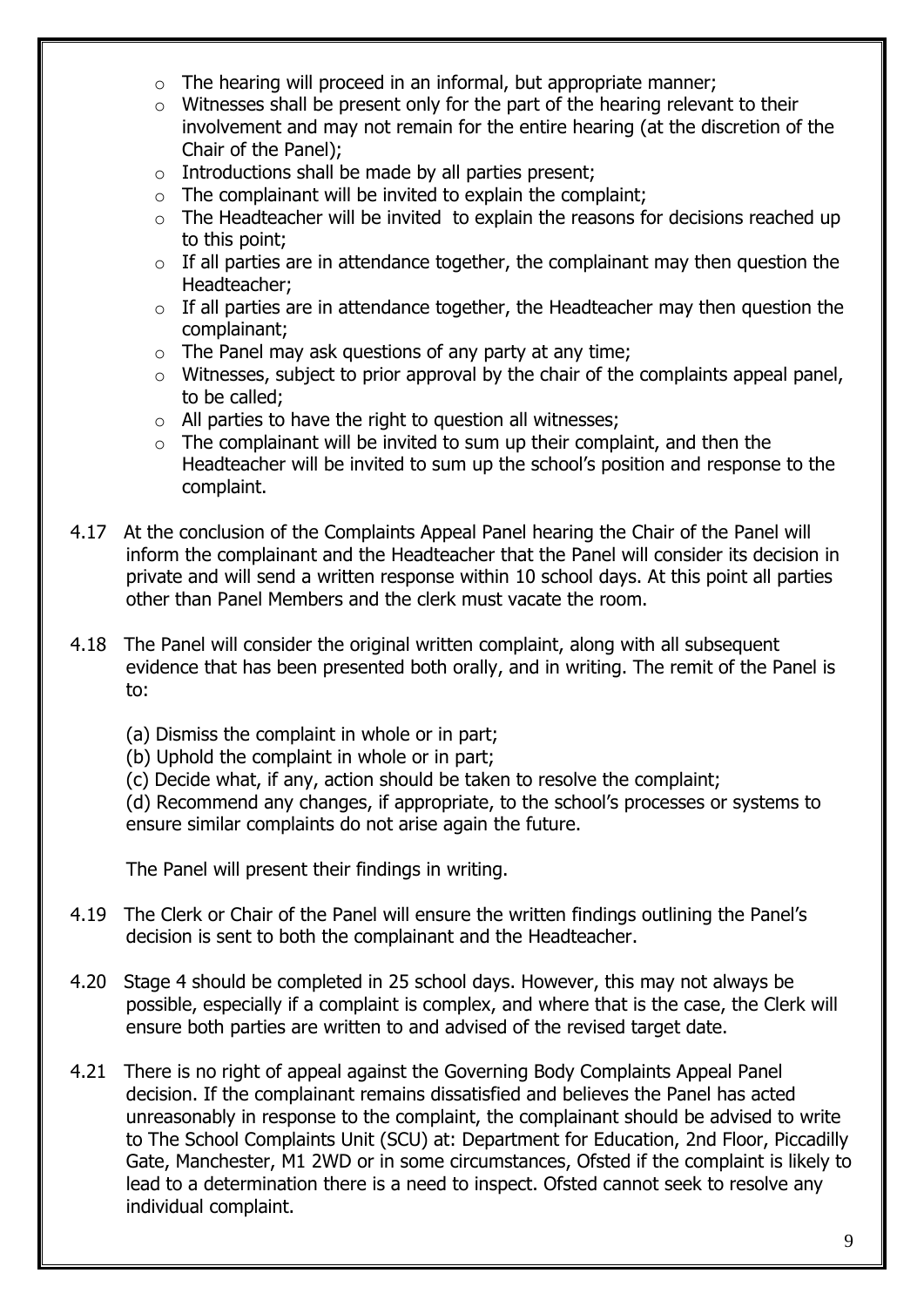## **Role of The Secretary of State, Department for Education, School Complaints Unit**

For The School Complaints Unit to become involved they would need to be sure that:

The school has acted or is proposing to act unreasonably in the exercise of performance of its functions imposed by or under the Education Act 1996.

#### Or

The school has failed to discharge any duty imposed by or for the purposes of the Education Act 1996.

If the complainant believes that this is the case they should refer to the Department for Education website where guidance can be found to support the next part of the process. The relevant guidance can be found at

<https://www.gov.uk/complain-about-school>

The complainant may find the following useful:

- Further information can be obtained from the SCU by calling the National Helpline on 0370 000 2288 or by going online at: [www.education.gov.uk/help/contactus;](http://www.education.gov.uk/help/contactus)
- The complainant must complete a complaints form and return it online or by post to the Department for Education, School Complaints Unit, Second Floor, Piccadilly Gate, Store Street, Manchester, M1 2WD;
- Copies of relevant documentation relating to the complaint may be sent with the form;
- The DfE will inform the complainant who will be handling the case and a timescale for the process when they have received the form;
- The DfE aim to initially respond within fifteen working days but update the complainant if the timescale is longer.

If the complainant remains unhappy with the service given by the DfE in processing the complaint they would need to contact the DfE complaints department and follow the DfE complaints procedure.

#### **Role of Ofsted**

It will not investigate cases to do with individual pupils.

A complainant can complain to Ofsted about any state school if there is a problem that affects the whole school. This includes problems with the quality of education or poor management.

Ofsted have an on line form and aim to respond within 30 working days. Their initial response will tell you if Ofsted will investigate or not, and why.

**<https://www.gov.uk/complain-about-school>**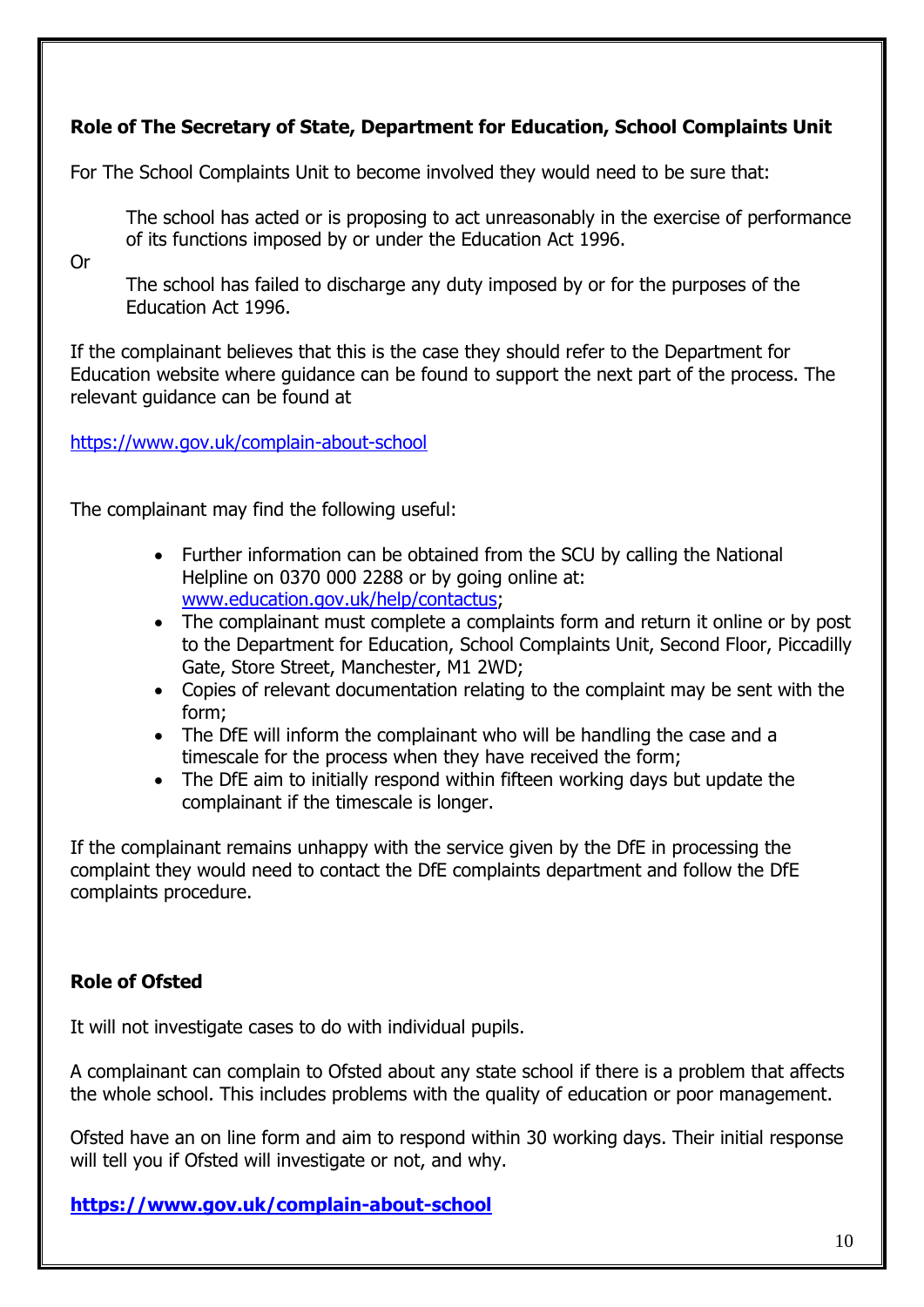#### **Serial and Persistent Complaints**

There will be occasions when, despite all stages of the school's complaints procedure having been followed, the complainant remains dissatisfied. If the complainant tries to reopen the process by writing to the Chair of Governors, or any member of school staff, with the same complaint, the Chair of Governors may respond to them in writing that all stages of the school's complaints procedure have been exhausted and that the matter is now closed.

#### **Sample Policy for Unreasonable Complainants**

Three Bridges Primary School is committed to dealing with all complaints fairly and impartially, and to providing a high quality service to those who complain. We will not normally limit the contact complainants have with the school. However, we do not expect our staff to tolerate unacceptable behaviour and will take action to protect staff from that behaviour, including that which is abusive, offensive or threatening.

Three Bridges Primary School defines unreasonable complainants as 'those who, because of the frequency or nature of their contacts with the school, hinder our consideration of their or other people's complaints'.

A complaint may be regarded as unreasonable when the person making the complaint:-

- refuses to articulate their complaint or specify the grounds of a complaint or the outcomes sought by raising the complaint, despite offers of assistance;
- refuses to co-operate with the complaints investigation process while still wishing their complaint to be resolved;
- refuses to accept that certain issues are not within the scope of a complaints procedure;
- insists on the complaint being dealt with in ways which are incompatible with the adopted complaints procedure or with good practice;
- introduces trivial or irrelevant information which the complainant expects to be taken into account and commented on, or raises large numbers of detailed but unimportant questions, and insists they are fully answered, often immediately and to their own timescales;
- makes unjustified complaints about staff who are trying to deal with the issues, and seeks to have them replaced;
- changes the basis of the complaint as the investigation proceeds;
- repeatedly makes the same complaint (despite previous investigations or responses concluding that the complaint is groundless or has been addressed);
- refuses to accept the findings of the investigation into that complaint where the school's complaint procedure has been fully and properly implemented and completed including referral to the Department for Education;

• seeks an unrealistic outcome;

• makes excessive demands on school time by frequent, lengthy, complicated and stressful contact with staff regarding the complaint in person, in writing, by email and by telephone while the complaint is being dealt with.

A complaint may also be considered unreasonable if the person making the complaint does so either face-to-face, by telephone or in writing or electronically:-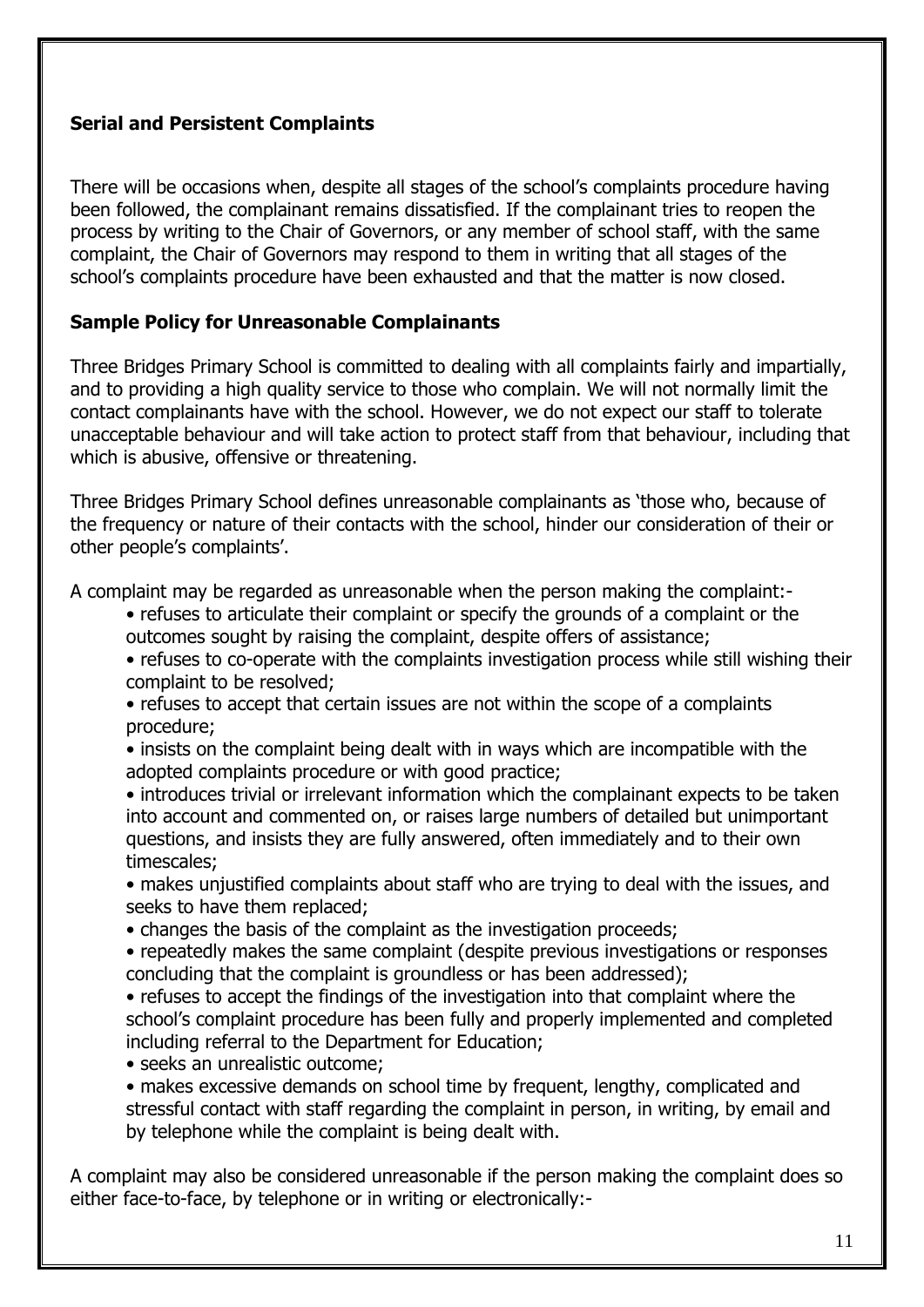- maliciously;
- aggressively;
- using threats, intimidation or violence;
- using abusive, offensive or discriminatory language;
- knowing it to be false;
- using falsified information;

• publishing unacceptable information in a variety of media such as in social media websites and newspapers.

Complainants should try to limit the numbers of communications with a school while a complaint is being progressed. It is not helpful if repeated correspondence is sent (either by letter, phone, email or text) as it could delay the outcome being reached.

Whenever possible, the Headteacher or Chair of Governors will discuss any concerns with the complainant informally before applying an 'unreasonable' marking.

If the behaviour continues the Headteacher will write to the complainant explaining that their behaviour is unreasonable and asking them to change it. For complainants who excessively contact Three Bridges Primary School causing a significant level of disruption, we may specify methods of communication and limit the number of contacts in a communication plan. This will usually be reviewed after 6 months.

In response to any serious incident of aggression or violence, the concerns and actions taken will be put in writing immediately and the police informed. This may include banning an individual from Three Bridges Primary School.

Further guidance about how to deal with such complaints can be found on page 10 of the Best Practice Advice for School Complaints Procedures 2016 [https://www.gov.uk/government/uploads/system/uploads/attachment\\_data/file/489056/Best\\_](https://www.gov.uk/government/uploads/system/uploads/attachment_data/file/489056/Best_Practice_Advice_for_School_Complaints_2016.pdf) Practice Advice for School Complaints 2016.pdf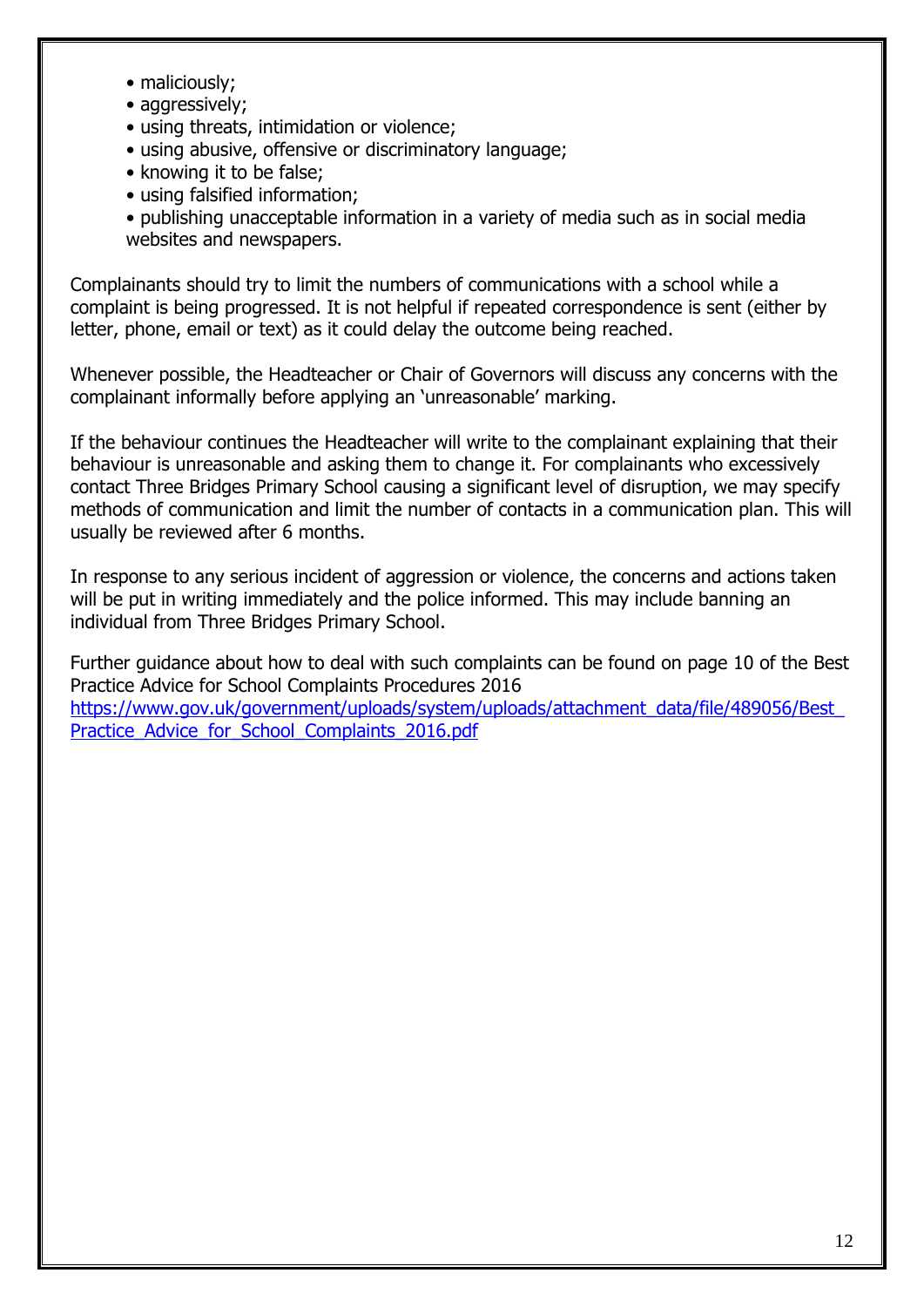**Three Bridges Primary School Formal Complaint Form**

**Please complete and return to the school office marked Private & Confidential to the Headteacher or chair of governors who will acknowledge receipt and explain what action will be taken.**

**Your name:**

**Pupil's name:**

**Your relationship to the pupil:**

**Address:**

**Postcode: Day time telephone number: Evening telephone number:**

**Please give details of your complaint.**

**What action, if any, have you already taken to try and resolve your complaint.**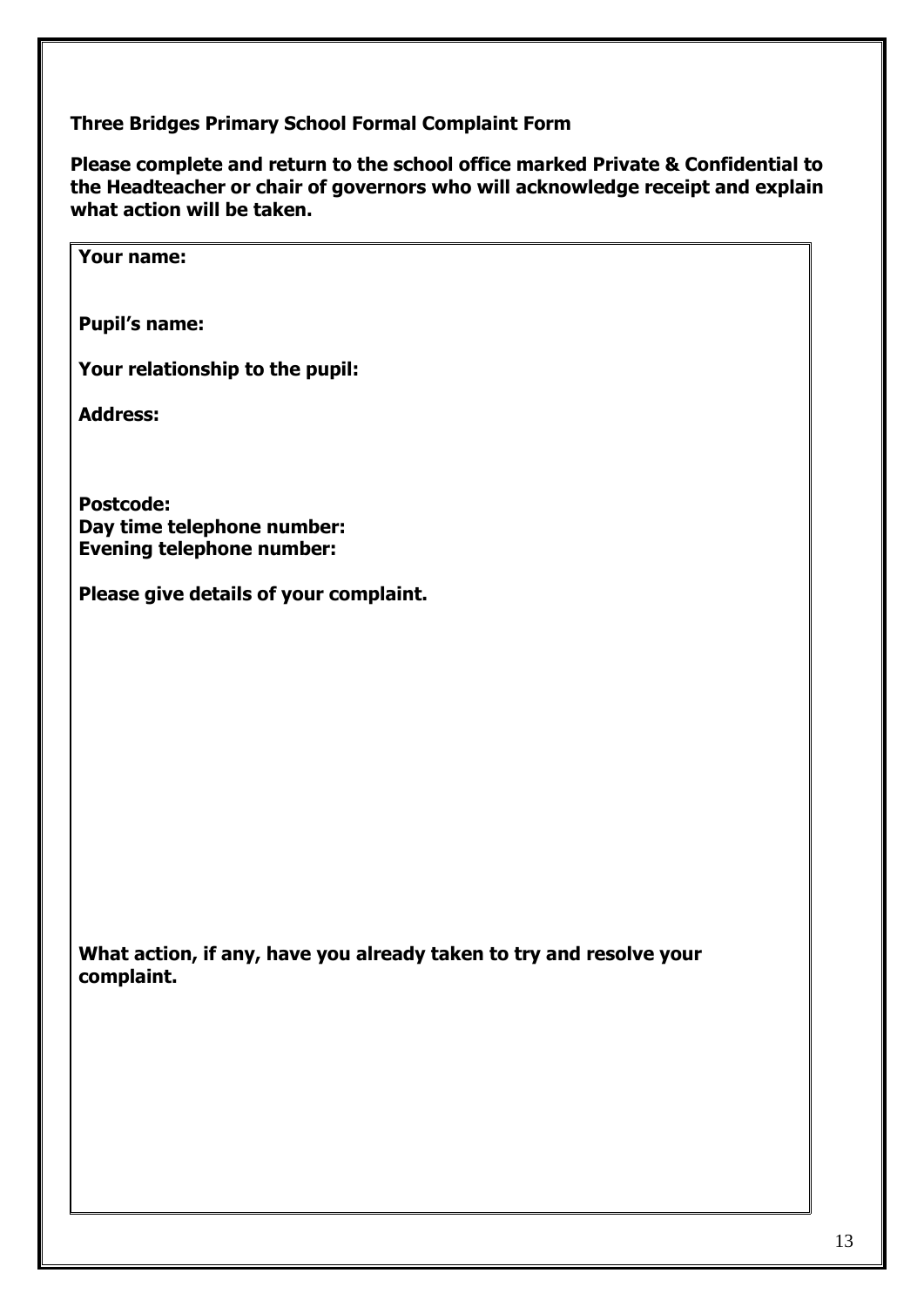| (Who did you speak to and what was the response)?                 |
|-------------------------------------------------------------------|
| What actions do you feel might resolve the problem at this stage? |
| Are you attaching any paperwork? If so, please give details.      |
| <b>Signature:</b>                                                 |
| Date:                                                             |
| <b>Official use only</b>                                          |
| Date acknowledgement sent:                                        |
| By whom:                                                          |
| <b>Complaint referred to:</b>                                     |
| Date:                                                             |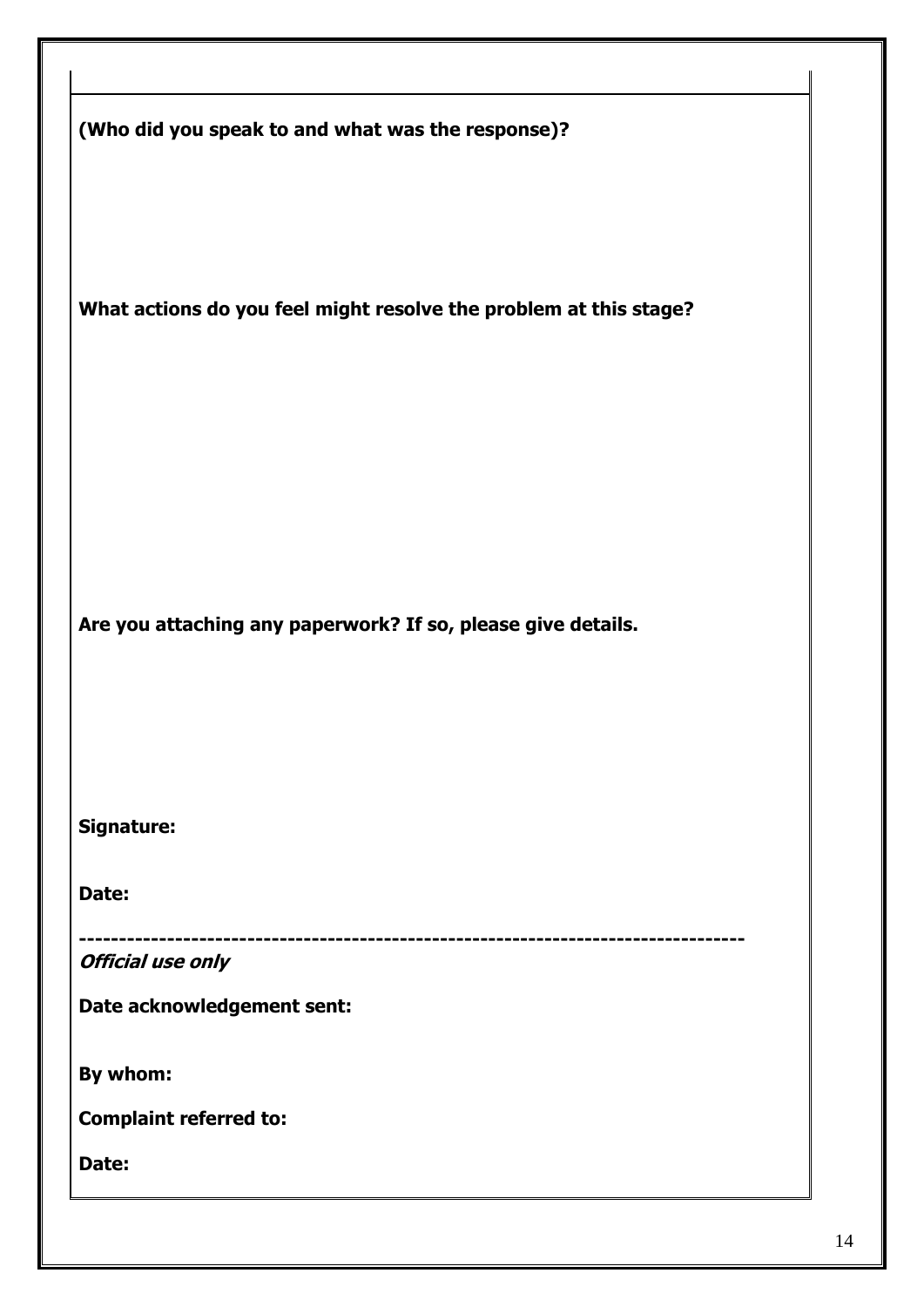## **APPENDIX A**

#### **Complaints on Religious Education and Collective Worship**

#### **Background**

A complaints procedure was set up in 1990 for religious education and collective worship that set up arrangements for consideration and disposal of any complaint which is to the effect that the authority or the GB of any community school:

- has acted or are proposing to act unreasonably with respect to the exercise of any power in relation to:
	- $\circ$  any provision of religious education or collective worship
	- o any enactment relating to religious education in the curriculum or religious worship in maintained schools.
- or have failed to discharge an such duty.

#### **Categories of Complaints**

- (i) the provision of religious education and worship which meets the general requirements set out in acts of parliament.
- (ii) The establishment of a Standing Advisory Council on Religious Education (SACRE) and the review of the agreed syllabus.

Stages of Complaint

#### **Informal Stages**

Concerns expressed by parents and others should be dealt with, as far as possible by informal discussions with teachers and Headteachers. At this stage the LA could be involved in trying to resolve the issue informally. It is not the intention that expressions of concern should be considered as complaints.

#### **Formal Stages**

- 1. If the concern is not resolved at the informal stage then it becomes a complaint and is considered by the GB of the school or a panel thereof.
- 2. If the concern is not resolved by the GB then the complaint is considered by a panel of the Standing Advisory Council on Religious Education or the relevant Church.

#### **Complaints heard by SACRE**

Any panel of SACRE set up to hear a complaint shall consist of the chairman or vice-chairman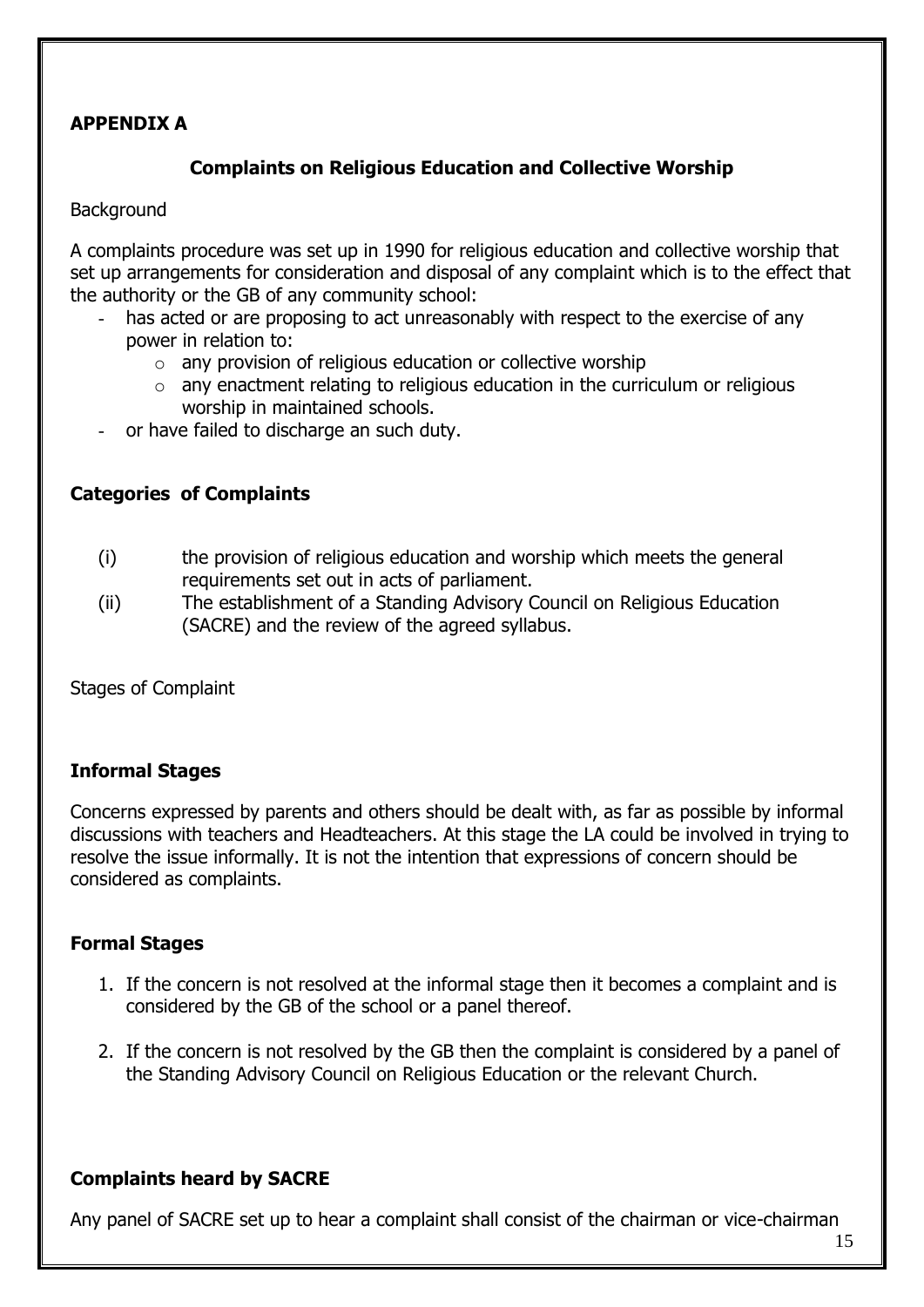of SACRE together with two other members at least one of whom shall be a member of the county council.

## **Complaints in Aided or Special Agreement Schools**

Complaints relating to religious education or collective worship in Aided or Special Agreement Schools will be heard by a panel set up by the appropriate Church authority.

## **Complaints in Controlled Schools**

Complaints relating to religious education in controlled schools will be heard by a panel of SACRE.

Complaints relating to collective worship will be heard by a panel set up by the appropriate church authority.

## **Contacts**

- In relation to complaints regarding religious education or collective worship in community schools: Nigel Bloodworth: Durban House, Durban Road, Bognor Regis, PO22 9RE e-mail: nigel.Bloodworth@westsussex.gov.uk
- In relation to complaints regarding religious education or collective worship in C of E Aided schools or collective worship in C of E Controlled schools: Diocesan Director of education Church House, 211 New church Road, Hove, East Sussex, BN3 4ED
- In relation to complaints regarding religious education or collective worship in Roman Catholic Aided and Special Agreement schools: Director of Education Diocese of Arundel & Brighton Christian Education Centre (DABCEC), 4 Southgate Drive, Crawley, West Sussex RH10 6RP

Reviewed June 2016